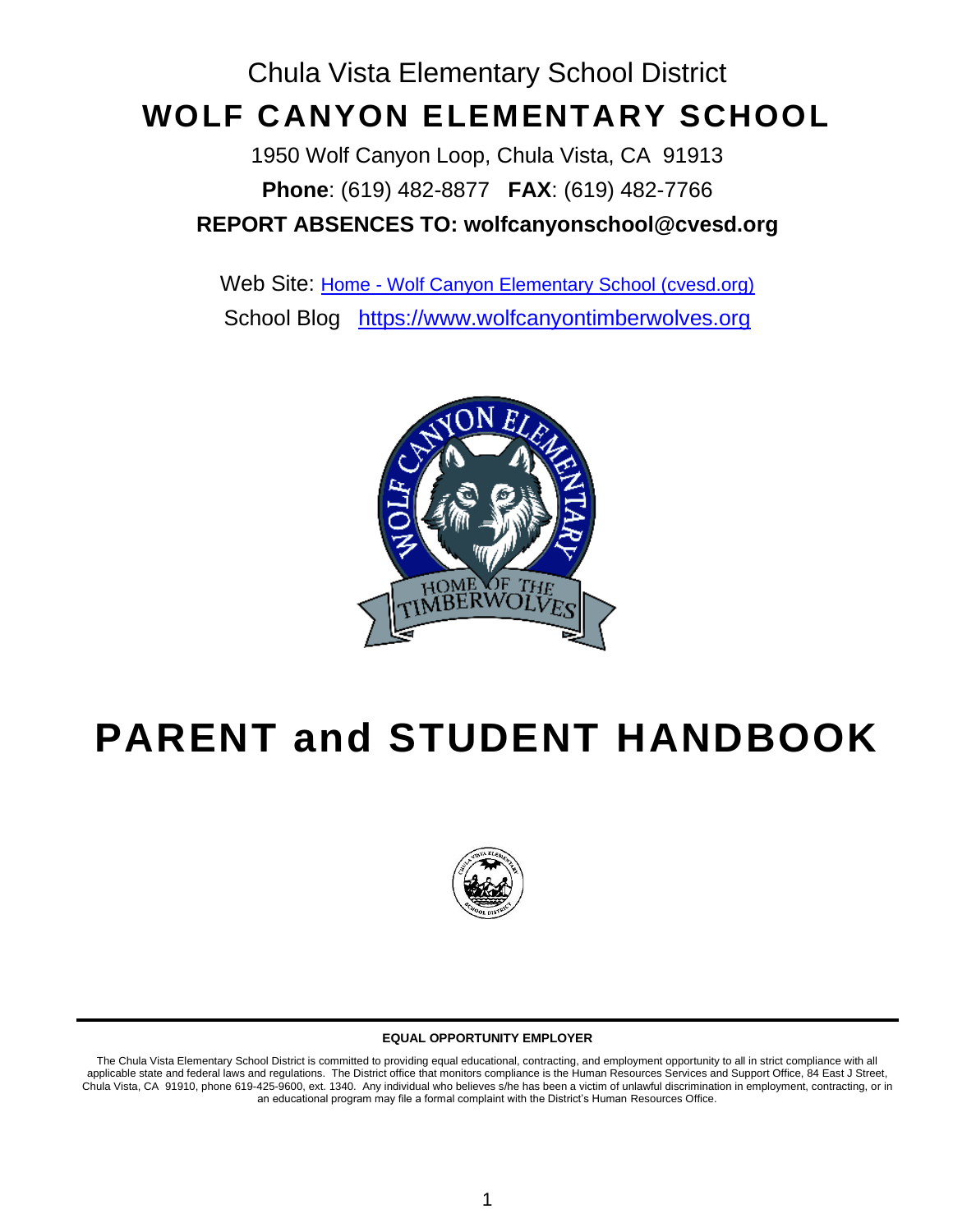## Contents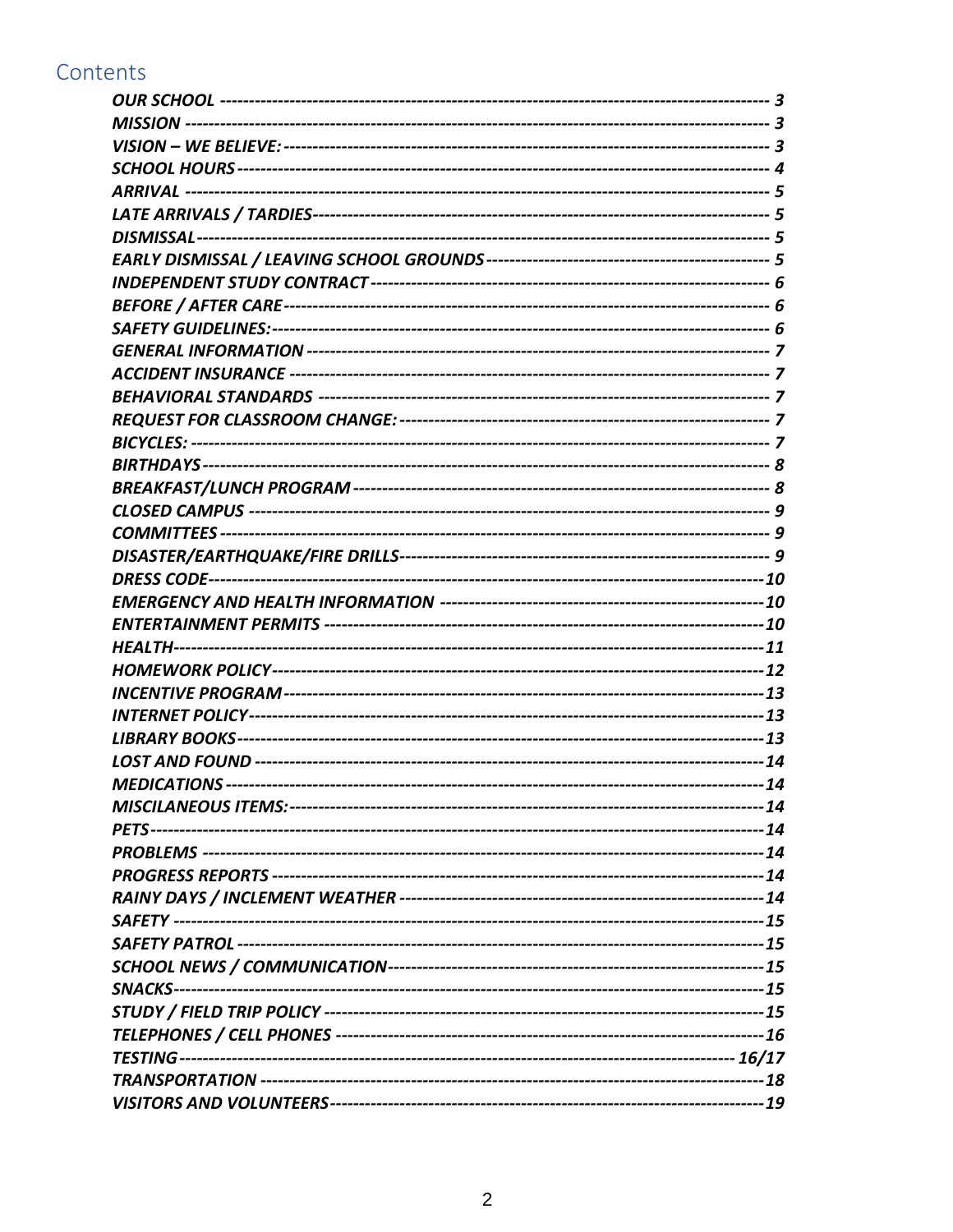### **WOLF CANYON ELEMENTARY SCHOOL**

Welcome to Wolf Canyon Elementary School, home of the Timberwolves! Wolf Canyon Elementary opened in July 2007 and is proud to be Chula Vista Elementary School District's 44th school. We are committed to making learning fun and meaningful for all students. Our school is on the FAST track emphasizing the Fine Arts, Science, and Technology throughout the curriculum. It is the goal of Wolf Canyon Elementary to provide all students with the opportunity to reach their academic, social, emotional and physical potential, discover their gifts and talents, and grow up to be productive citizens in our community. Please take the time to read the information contained in this Handbook as it will provide you with the school policies and procedures. It also contains information regarding the services and programs at Wolf Canyon. We look forward to serving you and providing your child/children with the best education possible.

Casey Lange – Principal

#### <span id="page-2-0"></span>**OUR SCHOOL**

Wolf Canyon Elementary School is the 44<sup>th</sup> school built during the first half of 2007 and opened its doors on July 17, 2007. Situated in the Otay Ranch community, Wolf Canyon serves students from Transitional Kindergarten to 6<sup>th</sup> grade. We received high honors from the California Department of Education earning both the Gold Ribbon Award and the Exemplary Arts Education Program Award in 2015-2016.

### <span id="page-2-1"></span>**MISSION**

The mission of Wolf Canyon Elementary School is to provide an educational experience for all children that promotes academic excellence, social responsibility, emotional strength, physical vitality and above all else a love for learning. Our mission statement, "Responding to the Call of Excellence for All" is our school mantra.

### <span id="page-2-2"></span>**VISION – WE BELIEVE:**

- All children have potential therefore no mind should be left behind.
- All children experience academic, social, emotional and physical success.
- All children have equal access to a rigorous academic instructional program.
- All children have something to contribute.
- All members of the learning community have a role to play in the development of each child.
- All members of the learning community should be treated with respect.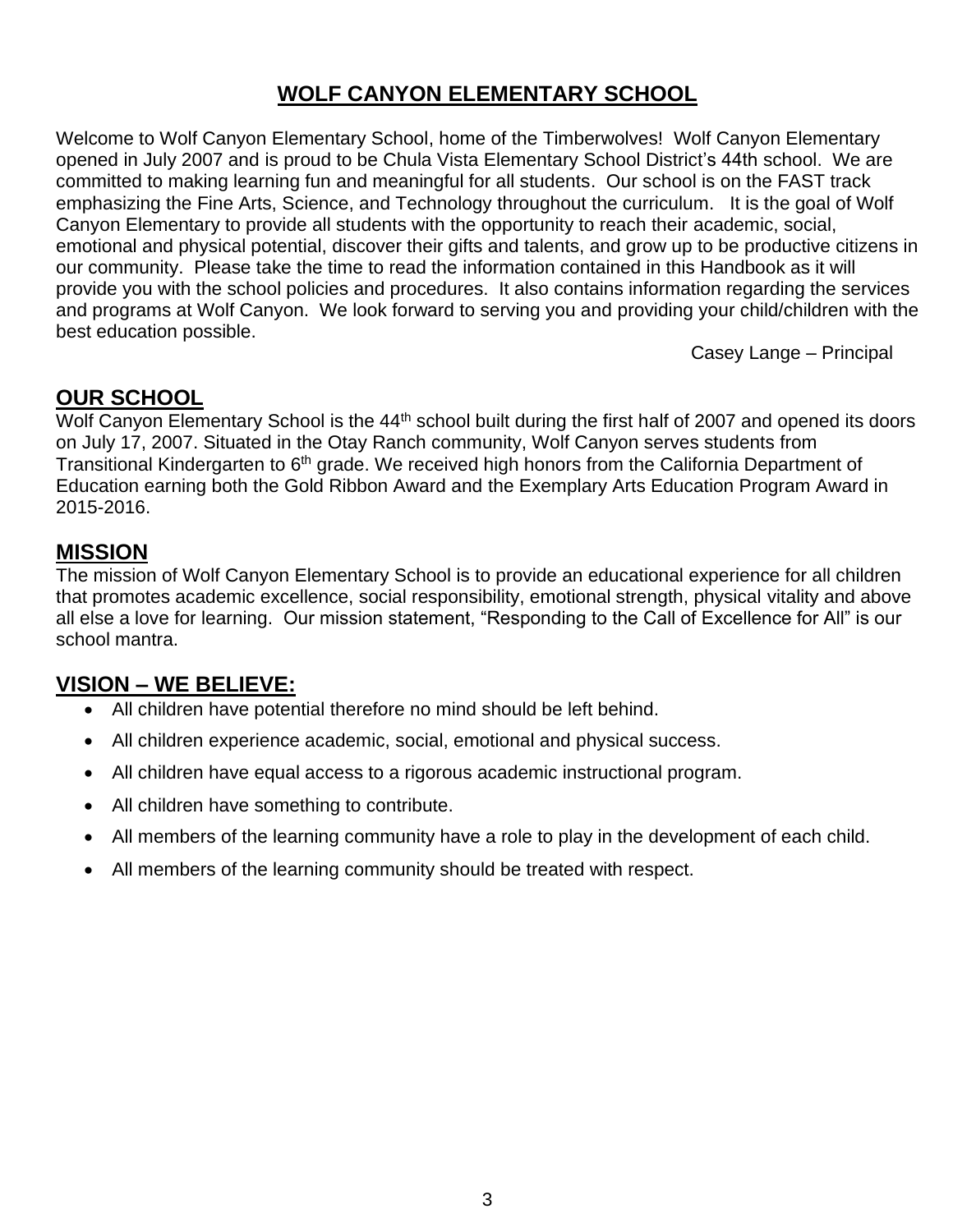#### <span id="page-3-0"></span>**SCHOOL HOURS**

### **OFFICE HOURS 8:00 a.m. – 4:00 p.m. REPORT ABSENCES TO: (619) 482-8877 x620110**

| <b>Monday - Thursday</b> | <b>Fridays Minimum / Conference Days</b> |                                                  |
|--------------------------|------------------------------------------|--------------------------------------------------|
| $8:20$ am $-8:40$ am     |                                          | 8:20 am - 8:40 am  Breakfast/Supervision         |
| $8:20$ am $-8:35$ am     |                                          | $8:20$ am $-8:35$ am  Run for Fun (All students) |
| $8:45$ am $-3:00$ pm     |                                          | $8:45$ am $-1:30$ pm TK and Kindergarten         |
| $8:45$ am $-3:15$ pm     | 8:45 am $-1:45$ pm  Grades 1-6           |                                                  |

#### *NOTE 1: Students who arrive after the 8:45 a.m. bell need to report to the Health Office to get a green admit slip.*

**NOTE 2: Students who have not been picked up by 3:25 pm need to report to the office.**

#### **Morning Recess Schedule**

|                                  | 10:30 am - 10:45 am Grades TK - 2, SDC K-2, SDC2-4 |
|----------------------------------|----------------------------------------------------|
| 10:50 am $-$ 11:05 am Grades 3-4 |                                                    |
|                                  | 11:10 am - 11:25 am Grades 5-6, SDC 4-6            |

#### **Daily Lunch/Recess Schedule**

| 10:45 am – 11:30 am TK, Kindergarten and SDC TK-2 |  |
|---------------------------------------------------|--|
| 11:15 am $-$ 12:00 pm Grade 1                     |  |
| 11:30 am – 12:15 pm Grade 2, SDC 3-4              |  |
| 11:45 am $-$ 12:30 pm Grade 3                     |  |
| 12:00 pm $-$ 12:45 pm Grade 4                     |  |
| 12:15 pm - 1:00 pm Grade 5                        |  |
| 12:30 pm - 1:15 pm Grade 6, SDC 5-6               |  |
|                                                   |  |

### *Rainy Day* **Lunch/Recess Schedule**  $10.30$  am  $-11.00$  am  $\overline{L}$  Kindergarten, and SDC TK-2

|                                      | 10:30 am – 11:00 am  Ik, Kindergarten, and SDC TK-2 |
|--------------------------------------|-----------------------------------------------------|
| 11:15 am $-$ 11:45 am Grade 1        |                                                     |
| 11:30 am - 12:00 pm Grade 2, SDC 3-4 |                                                     |
| 11:45 am $-$ 12:15 pm Grade 3        |                                                     |
| 12:00 pm - 12:30 pm Grade 4          |                                                     |
| 12:15 pm $-$ 12:45 pm Grade 5        |                                                     |
| 12:30 pm - 1:00 pm Grade 6, SDC 5-6  |                                                     |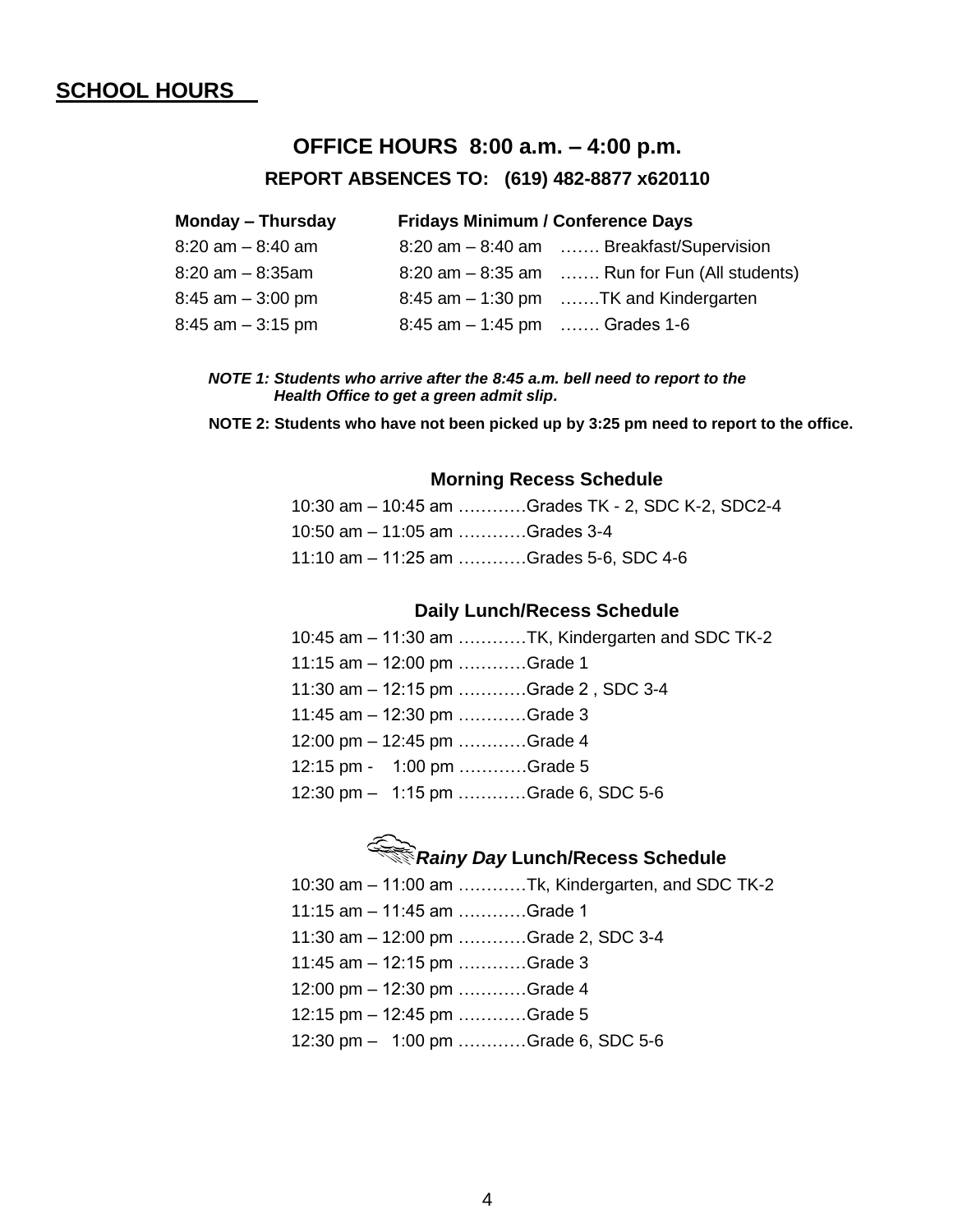### <span id="page-4-0"></span>**ARRIVAL**

The supervision of all other students who attend Wolf Canyon Elementary School begins at 8:20 am. Students should not arrive before this time as there is no supervision. The drop off area is located at the front of the school and students not having breakfast are to report to the blacktop area and line up behind their classroom number painted on the ground until the school bell rings at 8:45 am. The bus loop may not be used to pick up or drop off students at any time. Once the morning start bell rings at (8:45) the gates in the bus loop area will be locked.Students may have breakfast in the lunch arbor beginning at 8:00 or indoors during inclement weather. When the morning announcements have concluded, teachers will escort their students to their classrooms. Parents should not block thoroughfares or follow their child to the classroom. Children need to develop responsibility skills so parents should not help with backpacks or jackets, etc. Also, this is not the appropriate time to conference with the classroom teacher.

## <span id="page-4-1"></span>**LATE ARRIVALS / TARDIES**

Students who are late will need to report to the Health Office to get a tardy slip. Please do your best to plan medical appointments during school vacations or after school when possible. If your child is absent, it is important that you email wolfcanyonschool@cvesd.org that day. If you don't email, you can also send a note with your child on the day they returns to school. This note should include the date of absence and reason. Once a child has been tardy for 15 minutes or more 3 times, it is counted as an absence. Once a child has missed more than 10 days of school, excused or unexcused, that child will be place on the critical attendance list and a School Attendance and Review Team meeting will be scheduled to discuss possible solutions. Children on Zone Transfers may lose the right to return to Wolf Canyon Elementary School the next school year if attendance issues persist.

### <span id="page-4-2"></span>**DISMISSAL**

All children should leave their classroom once the bell rings and report to the pickup/drop off area. Bus riders should report to the bus pick up/drop off zone. The bus loop is for buses ONLY. Students should be waiting patiently and safely, sitting at their bus line cone until directed to board the bus. Students should be picked up within 15 minutes of dismissal. All persons picking up students are asked to wait in the courtyard in front of the school office until the bell rings. Students will be escorted to the front of the school or the bus loop area. Though we understand emergencies come up every now and again, chronic late pickups may receive a phone call from the school principal. Students who are not picked by the close of office hours and no one can be reached on the emergency contact card, may be taken to the Chula Vista Police Department in accordance with District Policy.

### <span id="page-4-3"></span>**EARLY DISMISSAL / LEAVING SCHOOL GROUNDS**

Students are not allowed to leave the school building and/or grounds with anyone other than their parent/guardian, or a designated adult who is listed on the student's emergency card. Students must be signed out in the office by the parent or designee prior to leaving the school grounds. Unfamiliar individuals will be required to show a picture identification to office personnel before the child can be released. Parents and designees will be asked to wait in the office while school personnel call the child to the office. Students will only be called to the school office upon arrival of the person picking the child up.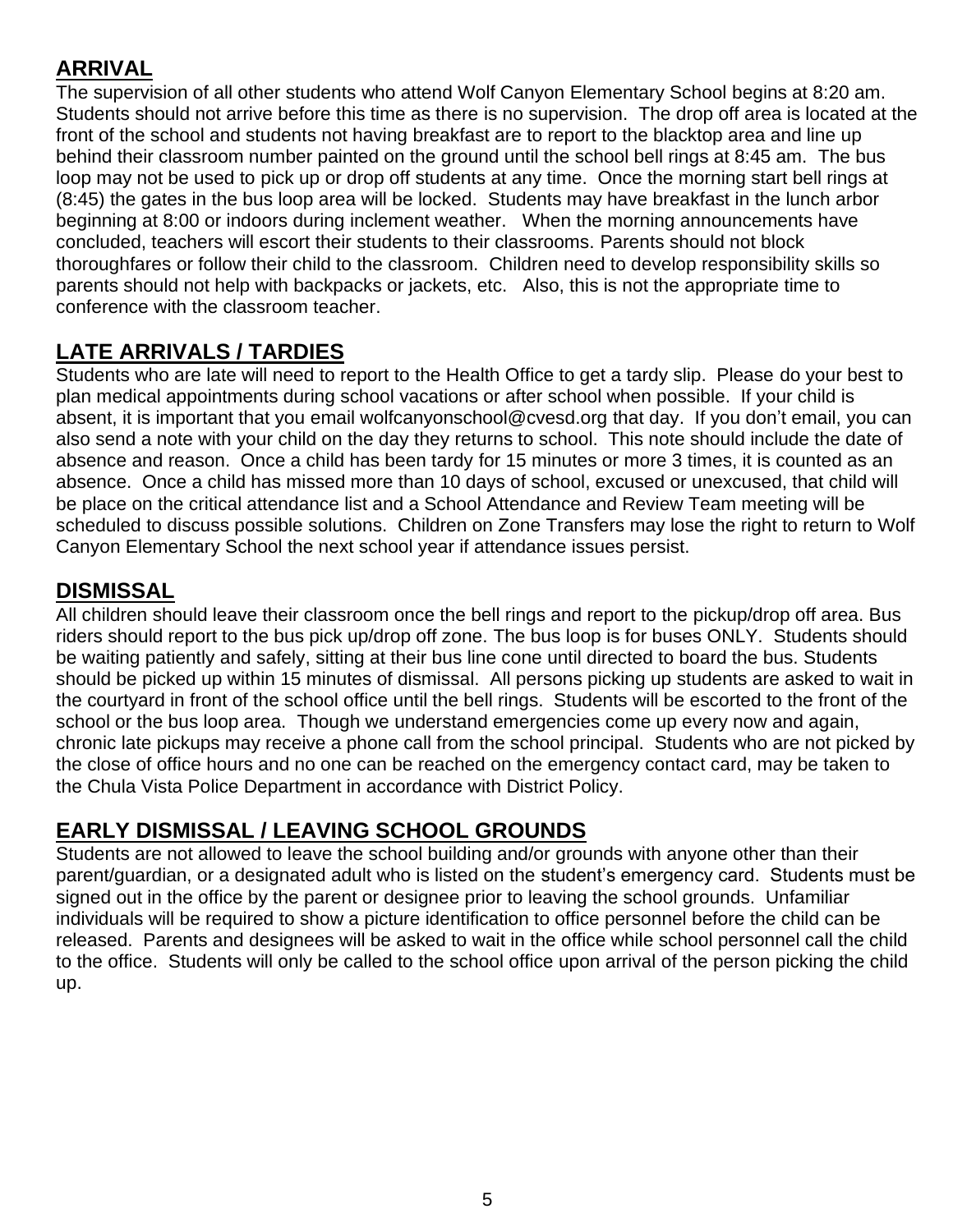### <span id="page-5-0"></span>**INDEPENDENT STUDY CONTRACT**

#### POLICY FOR EXTENDED ABSENCES

If your child will be absent 5 or more consecutive days, please notify the health attendance clerk and classroom teacher at least **one** week prior to the absence, if possible. Please follow these guidelines:

- Contracts must have specific dates and be signed by all parties in advance.
- Beginning and ending dates are firm (no extensions).
- The assigned work cannot be done before or after the contract days.`
- Contracts must be returned to the teacher the first day the student returns to school with the completed assignments.

#### **Study contracts may or may not be approved by administration**

### <span id="page-5-1"></span>**BEFORE / AFTER CARE**

Childcare services available on the school campus before or after school include:

- YMCA Childcare: Fee based childcare services provided before and after school.
- DASH (Dynamic After School Hours): A free after school program that provides structured activities for 1<sup>st</sup> through 6<sup>th</sup> grade children.

### <span id="page-5-2"></span>**Parking Lot Safety Guidelines:**

### **When dropping off or picking up your children thank you for remembering the following community guidelines:**

- *DRIVE SLOWLY AND CAUTIOUSLY*
- *OBSERVE SIGNS AND CONES*
- *NO TEXTING OR TALKING ON CELL PHONES WHILE DRIVING*
- *USE THE CROSSWALKS AT ALL TIMES*
- *DO NOT DOUBLE PARK*
- *DO NOT MOTION FOR YOUR CHILD TO WALK BETWEEN CARS OR DISREGARD THE SAFETY PATROL OFFICERS*
- *NO ANIMALS ON CAMPUS DURING DROP OFF AND PICK UP. SEE PAGE 14 FOR INFORMATION REGARDING PETS*
- *BE RESPECTFUL AND POLITE*
- *BIKES, SCOOTERS, SKATEBOARDS, HOVERBOARDS, ETC. MUST REMAIN LOCKED ON THE BIKE RACK OR KEPT IN A SAFE PLACE IN THE CLASSROOM TO BE DETERMINED BY THE TEACHER. STUDENTS MUST WALK THESE ITEMS ON CAMPUS DURING ARRIVAL AND DISMISSAL*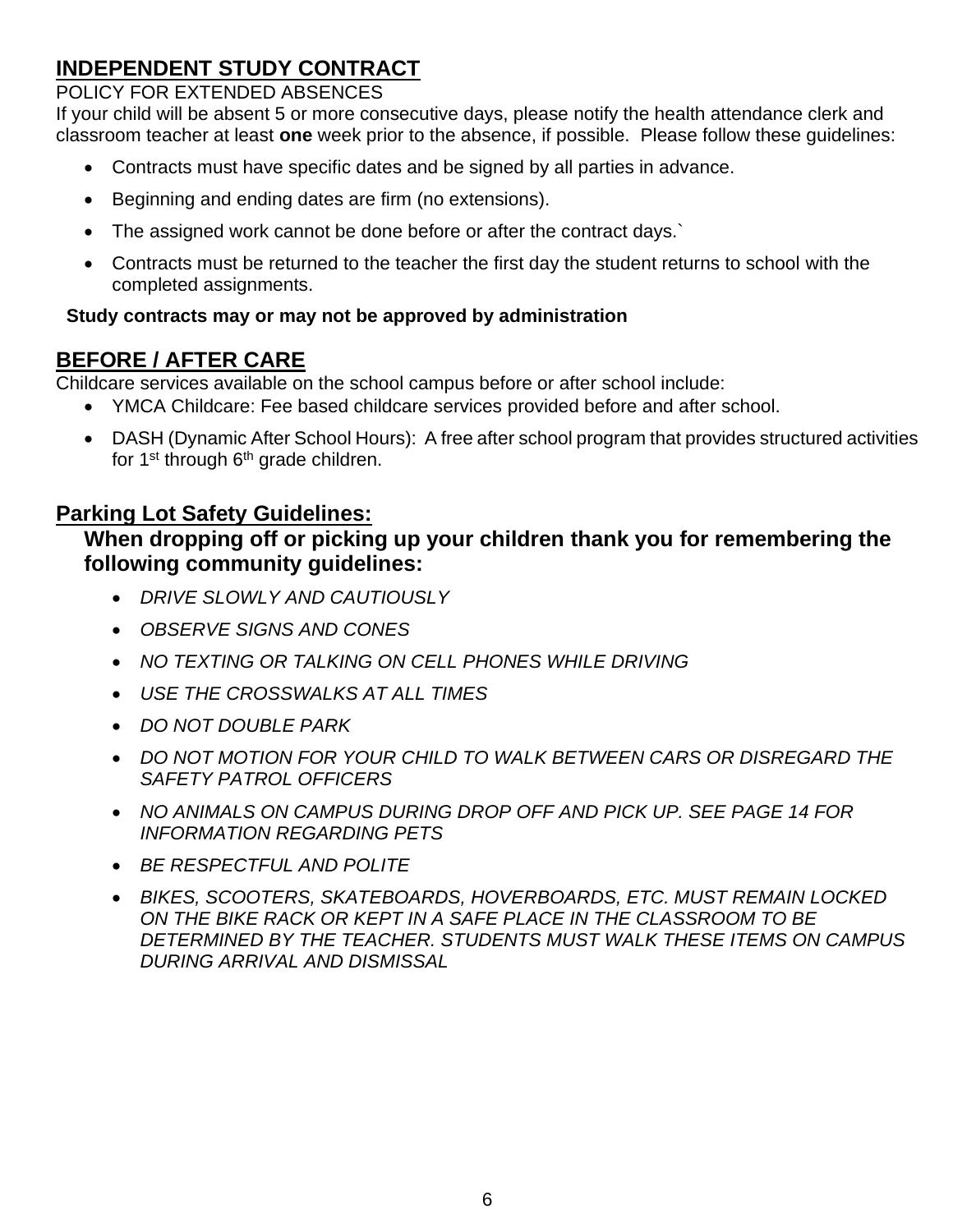## **GENERAL INFORMATION**

### <span id="page-6-1"></span><span id="page-6-0"></span>**ACCIDENT INSURANCE**

Accidents do happen at school. The school does not carry medical insurance for students. However, a voluntary student accident insurance program is offered by the Board of Education. Information about the insurance program is included in your first day of school packet.

### <span id="page-6-2"></span>**BEHAVIORAL STANDARDS**

The students, staff, and families at Wolf Canyon Elementary School believe that a safe and positive school environment is important to a child's learning in the classroom and to his or her growth as a citizen. To provide such an environment Wolf Canyon Elementary School has established the following set of rights and behavioral standards:

#### *Each person has the right to an orderly environment.*

Students are expected to always follow all rules in the classroom and throughout the campus. Everyone will walk quietly in the hallways. We expect that all students will walk at all times anywhere on campus (except for organized activities during P.E. or recess). Students are expected to clean up after themselves. If you drop something, please pick it up. Students are expected to use a calm and quiet voice while on campus. Students will not play in the restrooms and will not invade others' privacy.

#### *Each person has the right to be different.*

Students and staff will respect the uniqueness of everyone. Disparaging remarks are not to be made regarding a person's physical appearance, ethnicity, religious affiliation, gender, gender identity, gender expression, language, dress, socio-economic status, academic performance, or any other personal characteristics.

#### *Each person has the right to be treated with courtesy.*

Respect, courtesy, and good manners need to be always shown toward other people. Namecalling, put-downs, cutting in line, obscene language, abusive gestures, harassment, and bullying are not permitted. We will continue to work to develop an environment where all students and staff feel included, loved, and valued.

#### *Each person has the right to use and own property.*

As a school, we have all the materials and equipment that students need for success. Therefore, toys, gadgets, technology, trading cards, games, candy, and personal belongings unrelated to classroom learning should be left at home. Taking, or causing damage, to other people's property is not permitted. Vandalism and destruction of school property is not allowed. Students will be neat in the restrooms.

#### *Each person has the right to be safe.*

Rough play, hitting, kicking, biting, tripping, pinching, choking, poking, pushing, throwing objects, and any other form of physical abuse are never permitted. Bullying is not allowed. Sexual harassment is not allowed. Drugs are not allowed. Weapons are not allowed. All playground safety rules are to be followed during recesses including appropriate use of playground equipment. Tag and other chasing games are not allowed.

### <span id="page-6-3"></span>**BICYCLES: SKATEBOARDS, SCOOTERS & ROLLER-BLADES**

To ensure student safety, riding bicycles, skateboards, scooters and rollerblades on campus during school hours is not allowed (This includes shoes with "heelies."). Students may ride their bicycle to and from school and lock up in the cycle rack in front of the YMCA room. Students must wear helmets when riding their bikes to and from school, and are expected to walk them while on the school sidewalk.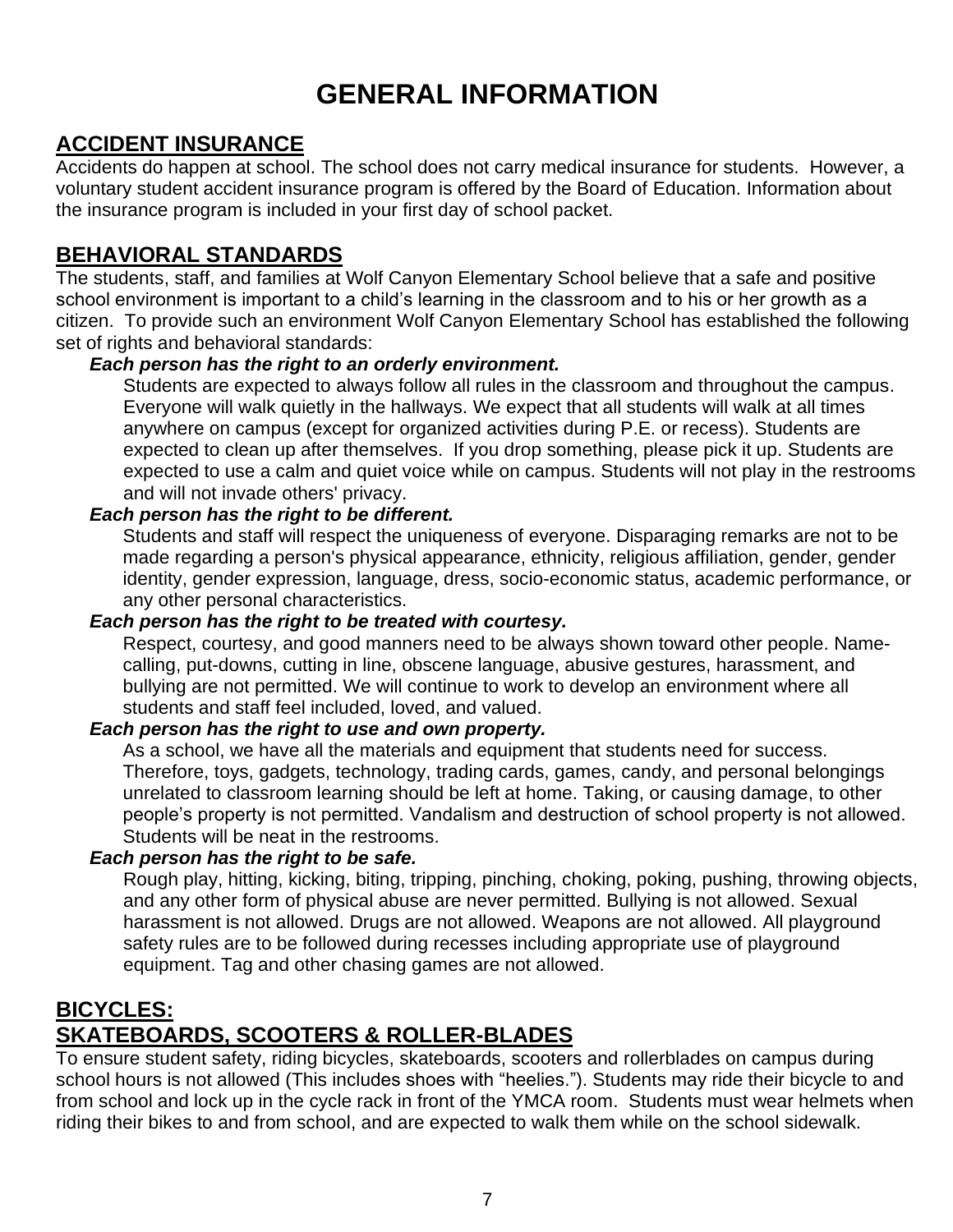### <span id="page-7-0"></span>**BIRTHDAYS**

Wolf Canyon Elementary School has a **"NO FOOD" BIRTHDAY POLICY**. If you want to make your child's birthday lasting and memorable consider joining the Birthday Book Club. For just \$10, your child can choose a book from a special cupboard in the library, have their name and picture posted on a bulletin board in the library as well as the yearbook if they join before the fourth quarter, have their name posted on a bookplate on the inside cover of the book and share their book with others for many years to come. For more information, contact the school office. *Food brought to school to share with other children will be sent to the school office and the parent will be contacted.* Please note that balloons are not allowed on campus. They cause a distraction to students in the classroom and can also trigger the alarm system.

### <span id="page-7-1"></span>**BREAKFAST/LUNCH PROGRAM**

Wolf Canyon Elementary School offers breakfast from 8:00 am to 8:40 am. All students are eligible for a free breakfast and lunch. It is particularly important that students participating in the breakfast program arrive on time, preferably by 8:25 am, so they have sufficient time to eat breakfast before going to class. Students must report to their classroom line on the blacktop by 8:40 am

### **REQUEST FOR CLASSROOM CHANGE**

Concerns with classroom placement should first be addressed in **writing** directly with the teacher so that the teacher may have a meaningful opportunity to address any concerns.

Requests for classroom change after the first **30** school days (not calendar days) may be considered by the principal if there have been multiple, documented attempts of meaningful conversation and solutions to concerns between the teacher and the parent. If no resolution has been reached, a parent may present the request to the principal in writing. The request should include the reason for the change, a detailed account of how the concern has been discussed with the teacher, and a statement as to why the proposed change would be beneficial to the student. Please note:

- The presented request will be shared with the teacher.
- No changes will be made within two weeks of the request so that information may be gathered.
- The principal will convene a meeting to discuss the pros and cons of a change.
- The final decision for a classroom change will be with the principal.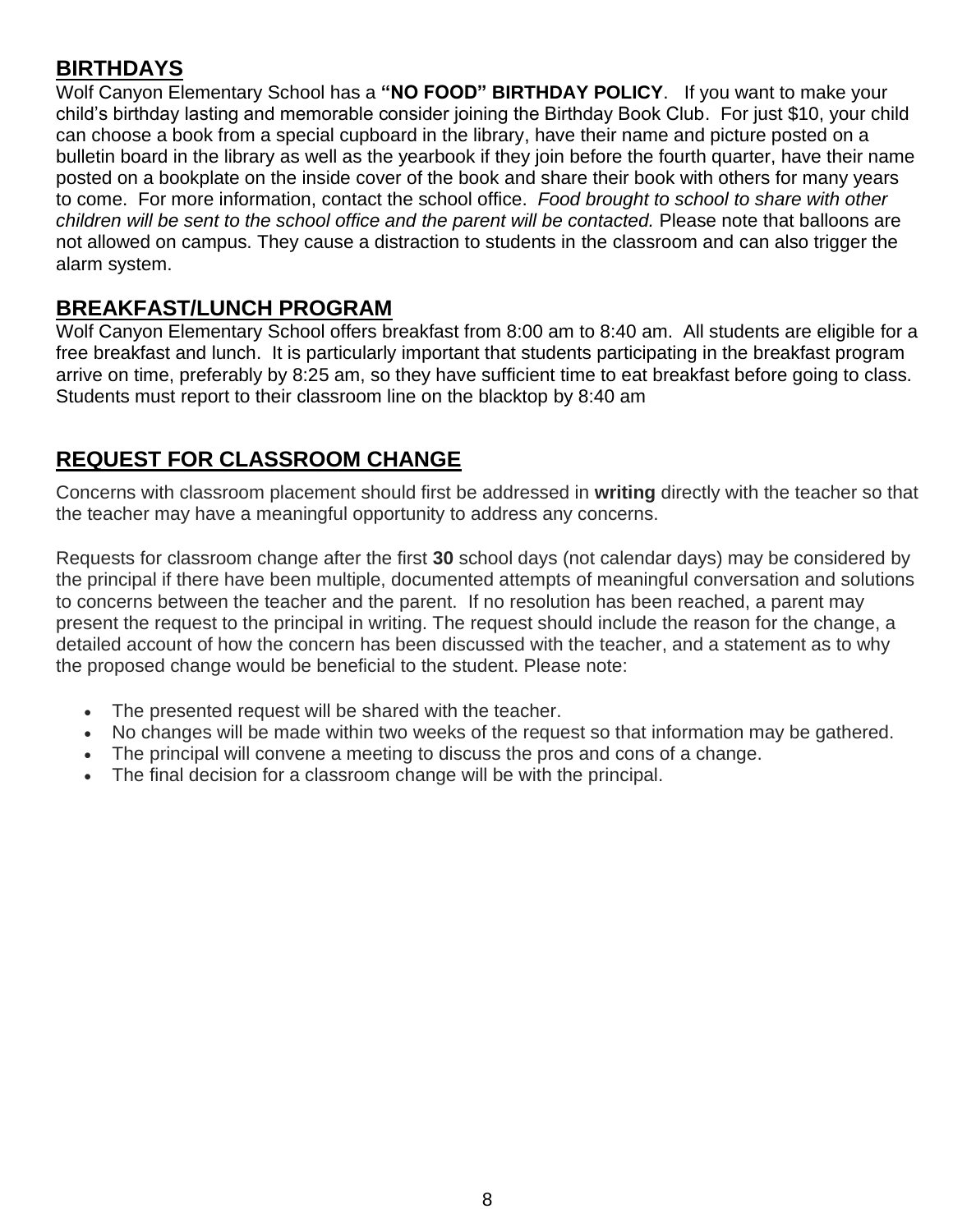### <span id="page-8-0"></span>**CLOSED CAMPUS**

To ensure a safe campus Wolf Canyon Elementary School is a closed campus. All students must report to the front office before leaving early or when returning to campus. All visitors and/or volunteers must report to the office to sign in and receive a visitor/volunteer badge. All gates will be locked during school hours. At dismissal, all persons picking up students are asked to wait in the courtyard in front of the school office until the bell rings. Students will be escorted to the front of the school or the bus loop area. If a child is leaving early, the person picking up the child must come to the office to sign the child out and the office personnel will locate the child and have him/her come to the office. Students will not be allowed to come to the office ahead of time and wait for the person picking him/her up.

#### <span id="page-8-1"></span>**COMMITTEES**

Parent participation and involvement is one of the best ways you can ensure your child's success. Key committees where parents can be involved include:

- **ELAC**  English Language Acquisition Committee provides support for second language learners and their families.
- **PTA** Parent, Teacher Association (PTA) supports school events and programs volunteering and fundraising.
- **Safety Committee** oversees the Safe Schools Plan, including student health and wellness.
- **SSC** School Site Council provides oversight and input for the Local Control Accountability Plan (LCAP) and the Local Control Funding Formula (LCFF) or school budget. This committee advises and monitors the LCAP and LCFF throughout the school year.

### <span id="page-8-2"></span>**DISASTER/EARTHQUAKE/FIRE DRILLS**

Fire, earthquake, and disaster drills are conducted throughout the school year to be prepared in the event of such an occurrence. If you arrive on campus and see a sign on the office door which reads, "FIRE, EARTHQUAKE OR DISASTER DRILL IN PROGRESS" please wait off campus and return in 10 minutes. In the event of a real disaster or emergency, please report to the courtyard in front of the school and wait for a designee to give you further instructions. Students will be reunited with families once law enforcement and school officials deem appropriate.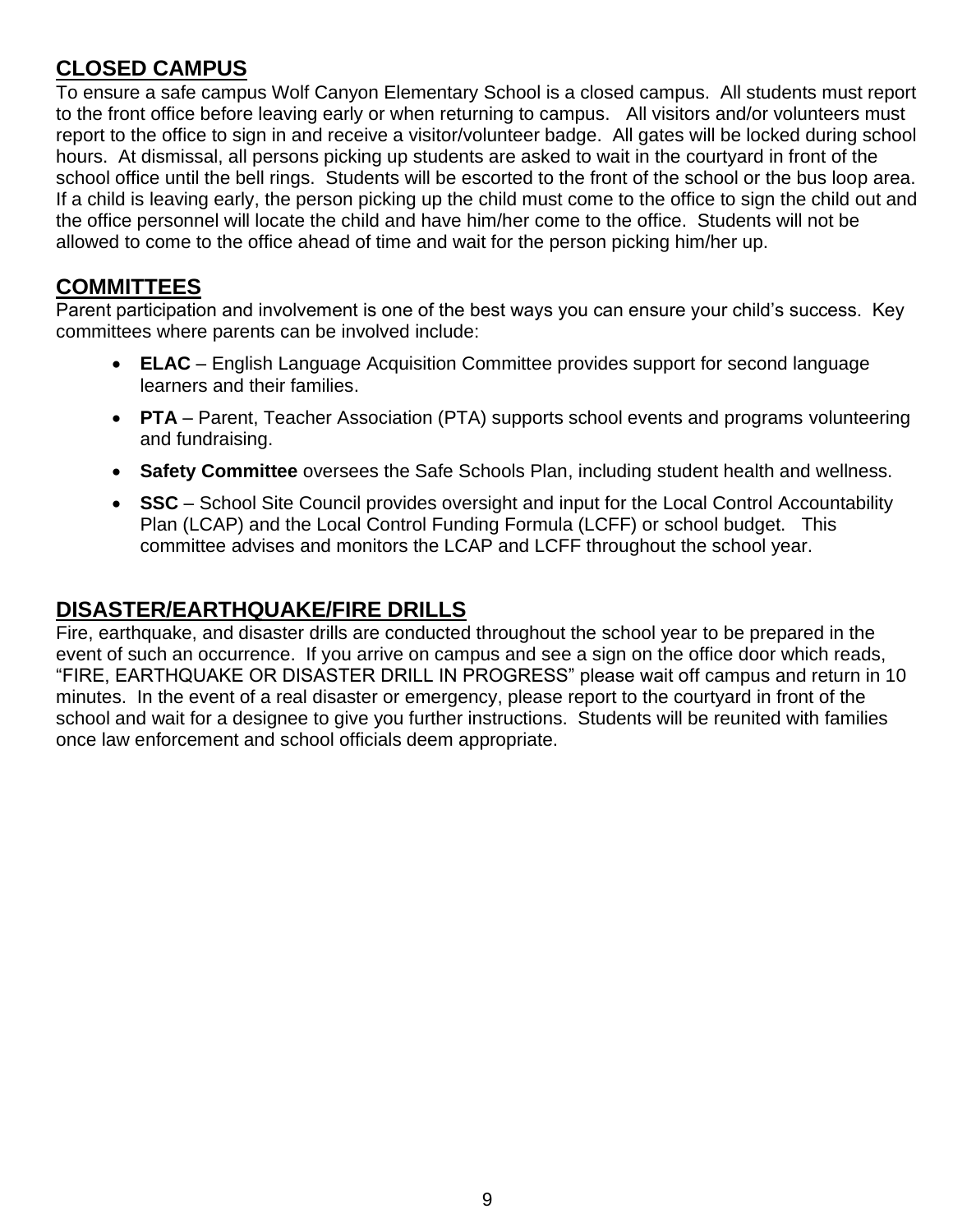### <span id="page-9-0"></span>**DRESS CODE**

The following policy, adopted by the Chula Vista Elementary School District Board of Education on March 7, 1995, describes the dress code expected of Wolf Canyon students:

- 1. Shoes must always be worn. It is strongly recommended that closed toe shoed be worn each day as students participate in PE Monday-Friday.
- 3. Clothing and jewelry shall be free of writing, pictures or other insignia which are crude, vulgar, profane and/or sexually suggestive or which advertise or advocate racial, ethnic, or religious prejudice or the use of drugs, tobacco or alcohol.
- 5. Clothes shall be sufficient to always conceal undergarments. See-through or fish-net fabrics, halter tops, off-the-shoulder or low-cut tops, bare midriffs and skirts or shorts shorter than mid-thigh are not acceptable.

### <span id="page-9-1"></span>**EMERGENCY AND HEALTH INFORMATION**

The student Emergency and Health Information sheet is an important source of information for the school office. It provides the child's address, phone number, school identification number and emergency contact numbers. When necessary, teachers, administrators and other office and health personnel use this information to contact families. It is imperative that a new sheet be completed each year for each child in attendance and that it is done in a timely fashion at the beginning of the school year. *Please inform the office of any changes in student information throughout the year, most importantly work, cell and emergency numbers.*

### <span id="page-9-2"></span>**ENTERTAINMENT PERMITS**

Please note that administration will not sign off on Child Entertainment Permit Form if there are attendance concerns or the child is not

performing at grade level in all academic subjects. If a child has more than 3 excused absences administration will not sign off on these

forms. Also, the child may not have any tardies.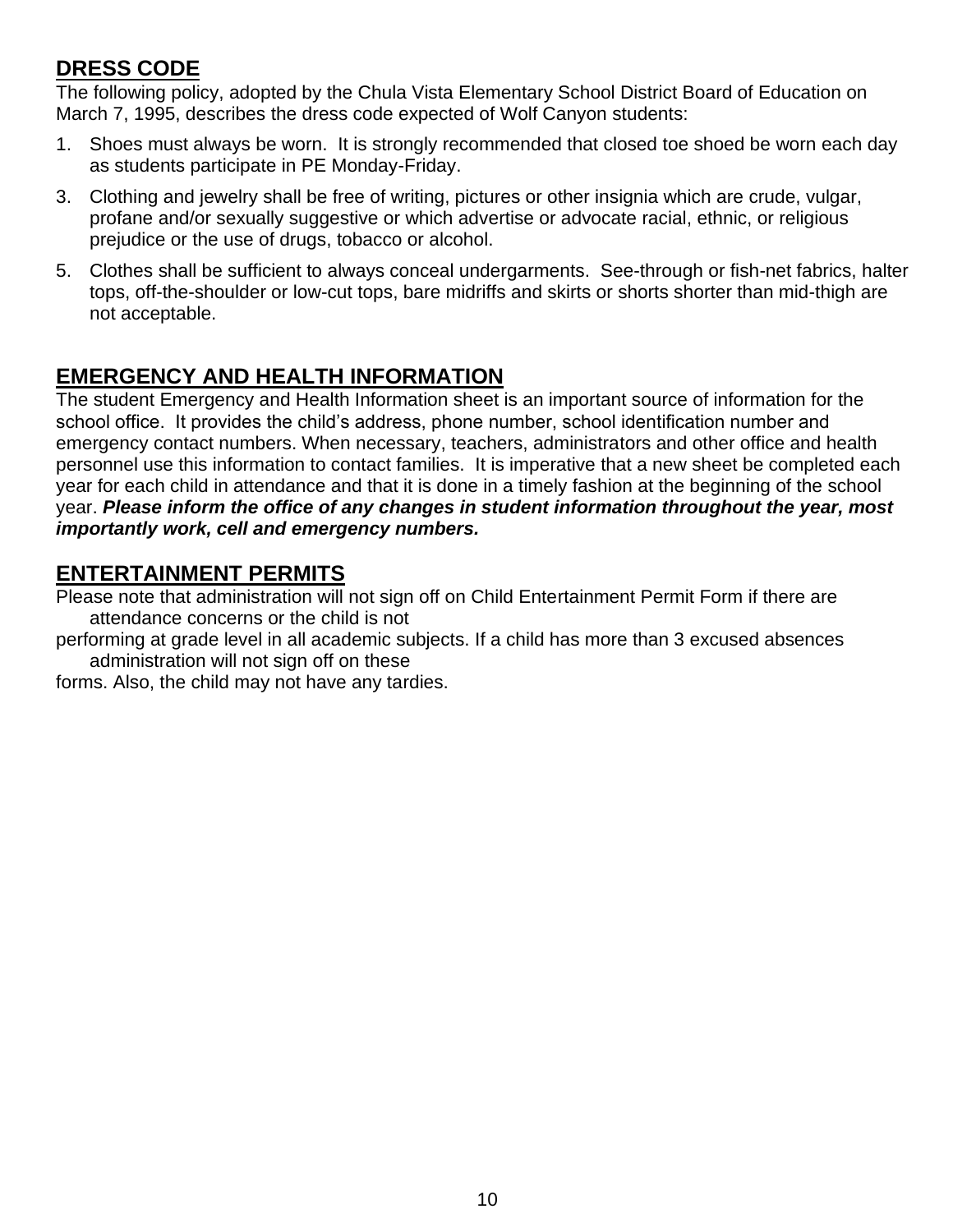### <span id="page-10-0"></span>**HEALTH**

Our schools have students who are very susceptible to infection and viruses and have a reduced ability to fight off disease.

#### **Do not send a child with the following symptoms to school:**

- **Fever of 100.5°F or more, taken orally (or 101°F taken by ear, rectally or temporal scan)**. For infants under age 1 year, the upper limit for temperature is 100 degrees (rectally, by ear or by temporal artery), not 101 degrees. Note that ear temperatures are inaccurate, and temperature should be taken using another route, if the temperature is high. *When fever is accompanied with a rash, earache, sore throat, sluggishness, or nausea, the fever may be a signal of a contagious infection. Keep the child home until fever free. Do not give aspirin to children and teenagers for relief of discomfort or fever without first consulting a physician for each specific use. Aspirin and aspirin-containing medications may increase the chance of developing Reye's Syndrome.*
- **Cough and difficulty breathing** keep home if child has labored breathing (heaving of chest muscles with each breath), rapid breathing at rest, blue color to skin, wheezing (if never previously evaluated and treated), a diagnosis of pertussis / whooping cough (unless 5 days of antibiotics have been received), or a diagnosis of tuberculosis (until treated).
- **Rash that is undiagnosed**, especially when there is a fever and behavioral change.
- **Chicken pox** keep home until all blisters are scabbed over and no signs of illness.
- **Diarrhea**  keep home if the student wears diapers, if there is blood or mucous in the stool (unless from medication or hard stool), if the stools are all black or very pale, or if the stools are very watery and are increasing in frequency. Also, see a doctor immediately and do not bring child to school if diarrhea is accompanied by: no urine output for 8 hours, jaundiced skin, or child looks/acts very ill.
- **Vomiting** more than once a day or accompanied by fever, rash or general weakness.
- **Impetigo** Keep the child home for 24 hours after starting an antibiotic treatment.
- **Ringworm** (contagious skin fungus infection). Keep child home until treatment is started, if in an exposed area. Ringworm on the body can be treated with a cream applied directly to the affected area and covered with a bandage. Ringworm on the scalp requires an oral medication, but child may return to school if covered with appropriate cream or covered.
- **Cold sores** Cold sores can be passed from one person to another, but only through direct contact. Children who drool or place toys in their mouths when they have cold sores should stay home. Other children can come to school.

#### **Students with above symptoms need to be absent for at least 24 hours prior to returning to school.**

**Antibiotics:** Children who are placed on antibiotics for the above ailments should be on them for a **FULL 24 hours** (longer for Pertussis/Whooping Cough) before returning to school to prevent the spread of infection.

If at any time you are unsure if your child's illness is contagious, you may want to call your child's primary care provider. If you have further questions, please contact your school site to speak to the school nurse.

**Asthma:** If your child has asthma work with the school nurse and your doctor to develop a written asthma action plan for your child that includes your child's asthma triggers and how to avoid them.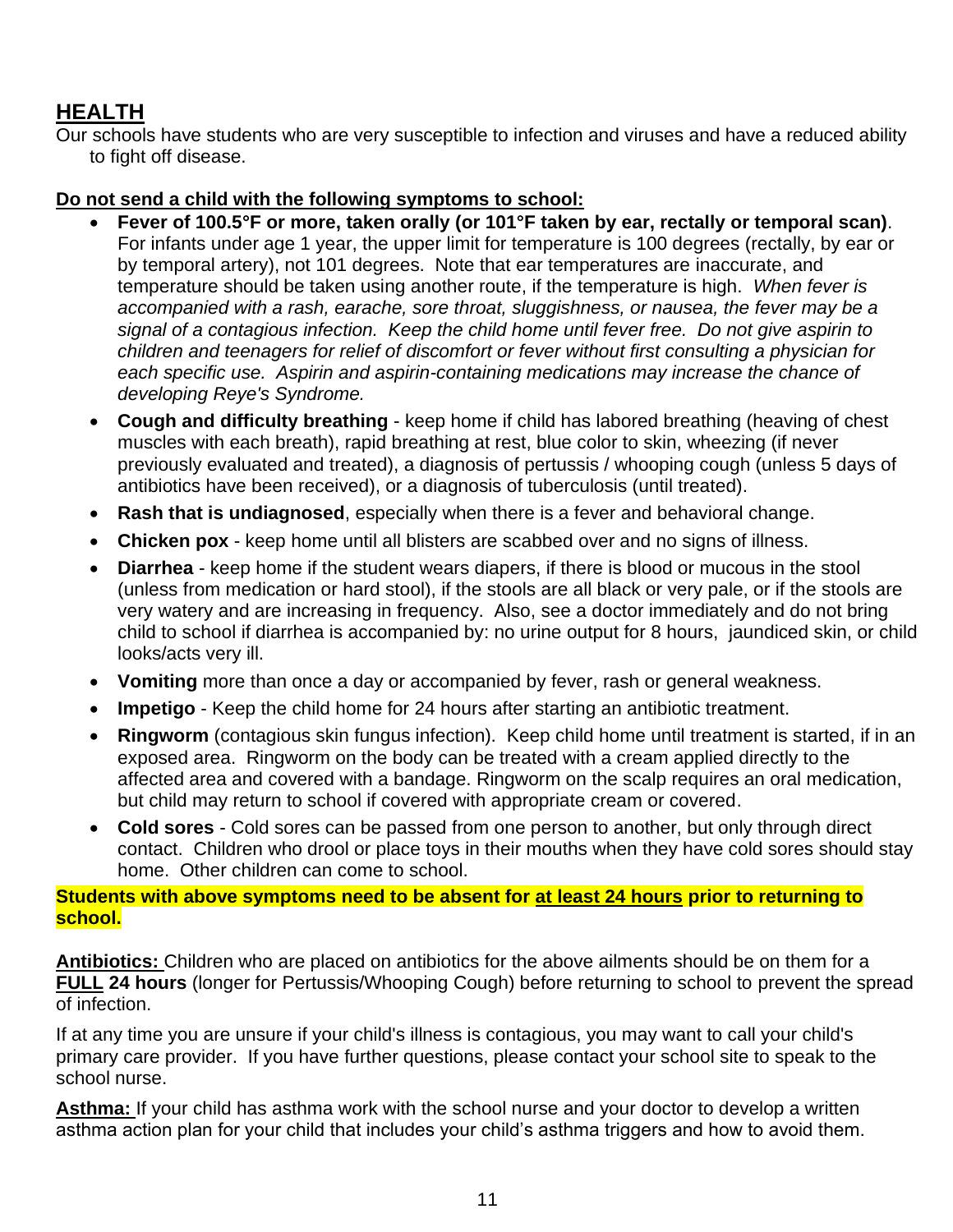### <span id="page-11-0"></span>**HOMEWORK POLICY**

Homework is an integral part of the educational experience. Students develop life skills such as selfdiscipline, problem solving, time management and responsibility when homework is valued and adhered to. To ensure the success of all students, Wolf Canyon Elementary School has established the following homework policy:

#### **Homework should help a child:**

- Develop independent study habits and self-discipline.
- Reinforce classroom instruction by further application and experience.

#### **Your child's teacher is committed to:**

- Explaining and clarifying assignments with students at the time homework assignments are made.
- Periodically providing assignments other than pencil and paper activities.
- Evaluating, monitoring, and providing feedback on all homework assignments.
- Informing parents when students consistently fail to complete assignments.

#### **Parents are encouraged to:**

- Provide a study place with a minimum of distractions and interruptions
- Monitor the student as needed.
- Communicate with the teacher if there are questions about homework assignments or if students have difficulty in completing assignments in a reasonable time.
- Develop systems that allow their child to ensure their homework is returned on time.
- Check to see that work is completed.

#### **A student is expected to:**

- Complete the assignments neatly, accurately and on time.
- Bring necessary materials home and return materials on time.

#### **Time allotments:**

The suggested time allotments are based on the weekly homework packet:

Grades K - 1: 4 days per week for approximately 30–45 minutes per night (at least 15-20 min. of reading per night) Grades 2 - 3: 4 days per week for approximately 45 minutes–1 hour per night (at least 30–40 min. of reading per night) Grades 4 - 6: 4 days per week for approximately 1–2 ½ hours (at least 45 minutes to an hour of reading per night)

#### **If a student consistently fails to complete homework assignments, the following procedures will be followed:**

- Effort grade is affected.
- Counseling by the pupil's teacher.
- The teacher will contact the parent and/or principal may be asked to participate.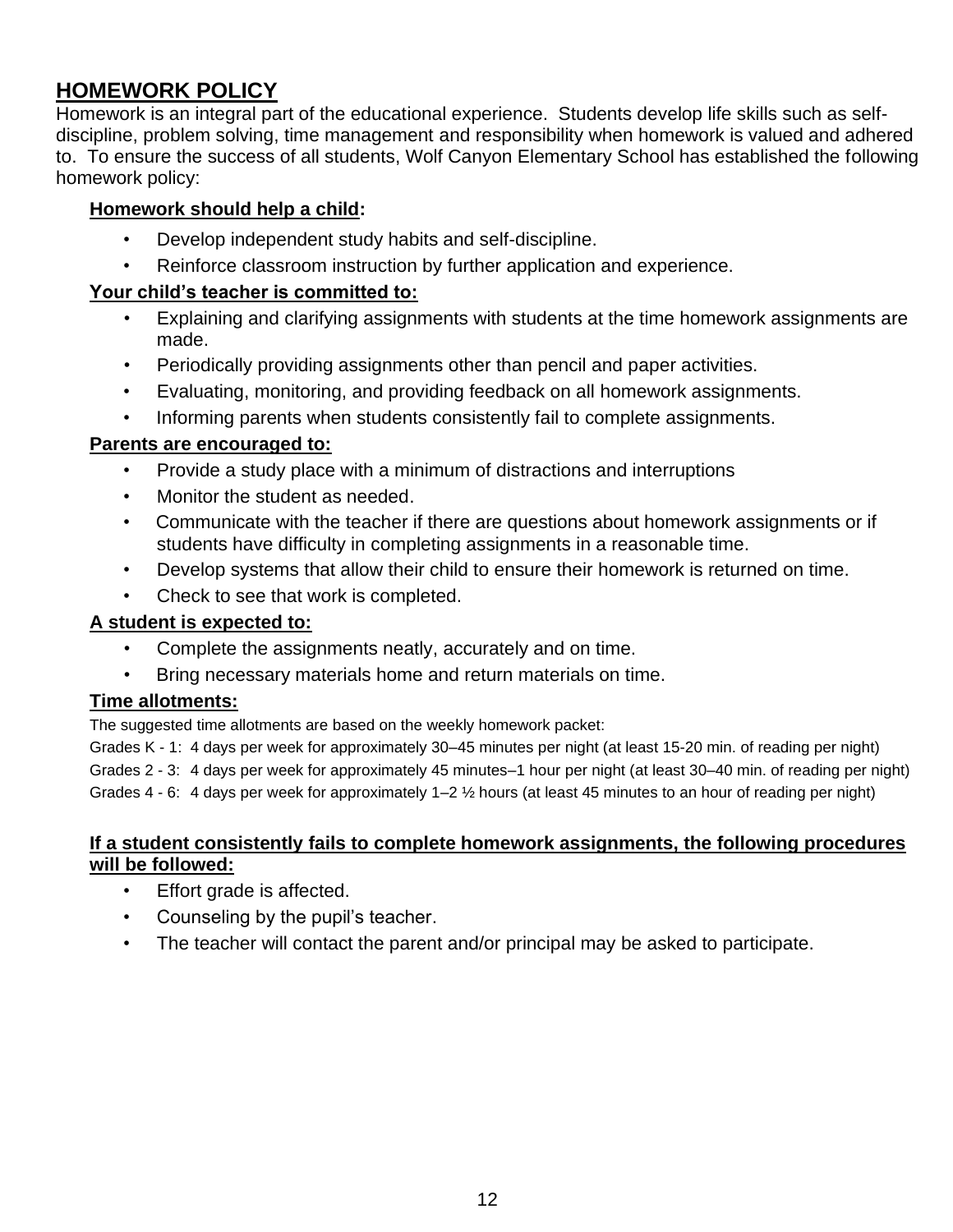### <span id="page-12-0"></span>**INCENTIVE PROGRAM**

It is important to provide positive feedback to students who work hard to do their best in all areas. At Wolf Canyon Elementary, we acknowledge good behavior in the following ways:

- Awards Assemblies where students are recognized for outstanding citizenship, academic excellence, effort, mindset, and improvement.
- Timberwolf All Star Tickets are for students who are caught demonstrating good social skills.
- Timberwolf All Star class tickets are for classrooms that demonstrate outstanding behavior.
- Classroom Golden Tickets are awarded to classes that demonstrate fantastic group behavior.
- Individual classroom rewards established by the classroom teacher.
- Perfect Attendance Awards to individuals and classrooms.

### <span id="page-12-1"></span>**INTERNET POLICY**

Internet access is available to Wolf Canyon Elementary School students in the classroom, the computer lab, and the school library. Students and teachers can use this resource as a powerful tool to gather information and perform research in a worldwide electronic library.

**No student or adult is permitted to utilize the Internet prior to reading and signing the Chula Vista Elementary School District Internet Use Guidelines/Agreement.** After reading this document thoroughly and reviewing it with your child, please sign (student and parent) and return it to school if you wish to allow him/her to participate in the use of this technology. This Agreement is in the first day of school packet.

### <span id="page-12-2"></span>**LIBRARY BOOKS**

It is the intent of Wolf Canyon Elementary School to allow all students the opportunity to check books out of our wonderful school library. We have many books and students are expected to learn how to take care of books so they will last for many years to come. Therefore, we invite your cooperation in the care of library books. Please help your child to understand and practice the following:

- Keep books clean and protect books from weather, animals, babies, etc.
- Do not bend or tear the pages.
- Turn pages from the top.
- Do not treat books roughly.
- If you borrow a library book, return it to school the following week. Books may be renewed.

It is the child's responsibility to take care of the books that he/she borrows from the library. If your child damages, destroys or loses a library book, you will be asked to pay for it. Replacement books are purchased by the school librarian to ensure that a library bound edition is received for the library. These are more costly than books that can be purchased in stores because of the quality of the binding required for books that will be circulated for many years.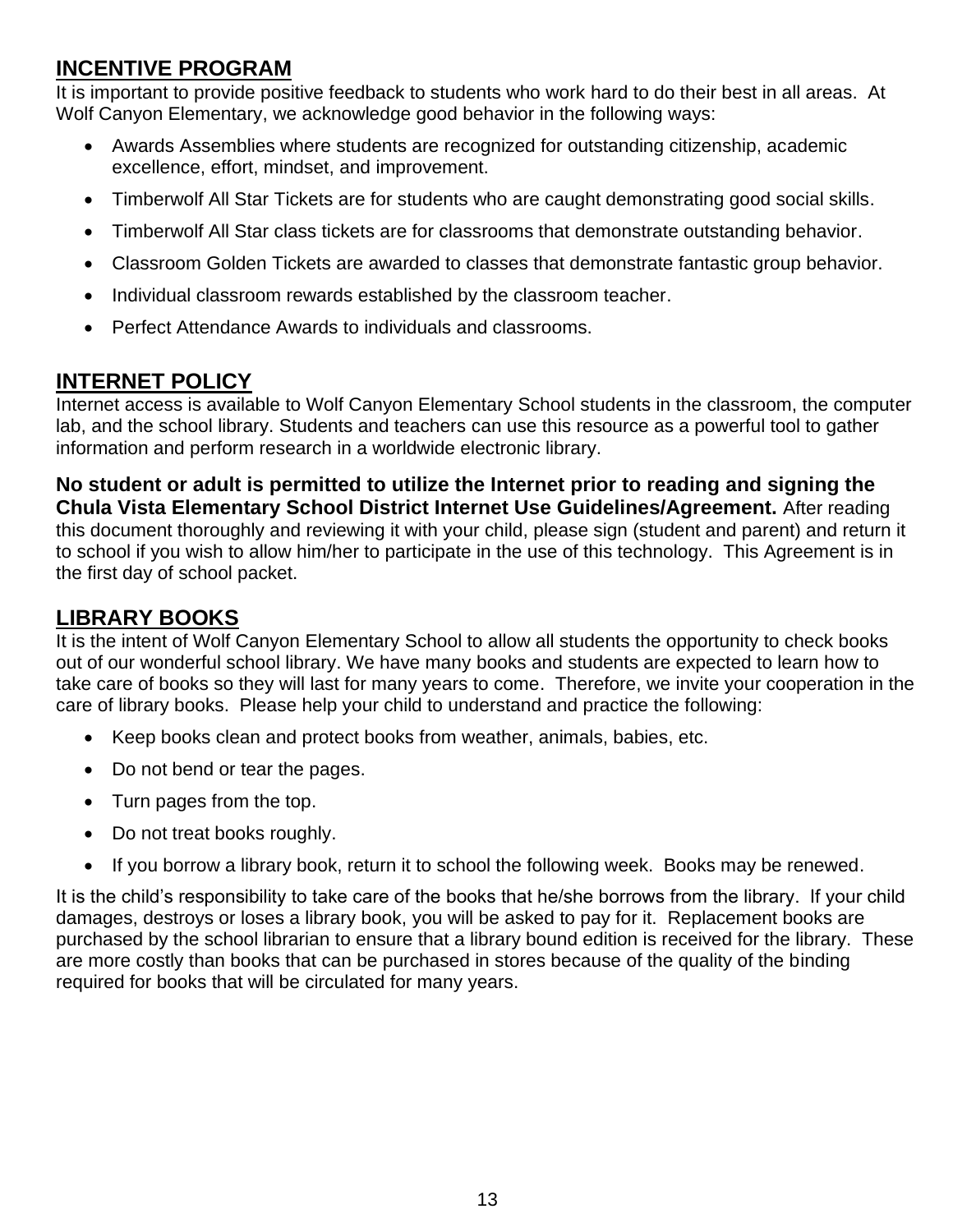### <span id="page-13-0"></span>**LOST AND FOUND**

Please label all clothing items, book bags, and supplies with your child's name. By doing so, most lost items can be returned to their owners promptly. If an item has been misplaced, please encourage your child to check the "Lost and Found" bin located inside the auditorium. Unclaimed and/or unmarked "Lost and Found" items are sent to a local charity at the close of every quarter throughout the school year.

#### <span id="page-13-1"></span>**MEDICATIONS**

Medications are not permitted at school except when kept in the school Health Office. Parents of students who require medication prescribed for him/her by a physician during the regular school day must complete an "Authorization For Medication Administration" form and keep on file in the school Health Office. This form authorizes office personnel to administer the medication to your child. A new form will need to be submitted at the beginning of each school year.

#### <span id="page-13-2"></span>**MISCILANEOUS ITEMS:**

#### **TOYS, GADGETS, JEWELRY, HAIR ORNAMENTS, ELECTRONIC DEVICES**

Students should not bring toys or unnecessary gadgets to school unless this has been approved by the classroom teacher. Toys, iPods, mp3 players, gadgets, jewelry, excessive hair ornaments, etc. may be a distraction to your child's learning and the learning of others. Wolf Canyon Elementary School is not responsible for lost, stolen or broken personal items or toys. Please discuss digital conduct with your child. Students may not use their devices during recess and lunch except on rainy days.

#### <span id="page-13-3"></span>**PETS**

For the safety of everyone, animals are not allowed on campus unless approved by administration. This includes bringing dogs or other animals on the campus when dropping off or picking up your child. In the case of service animals please make prior arrangements with the principal.

#### <span id="page-13-4"></span>**PROBLEMS**

Report concerns with students, staff, or parent conduct to administration immediately. Administration will investigate promptly but may be unable to discuss findings due to confidentiality. If immediate assistance is needed, call the non-emergency number for the Chula Vista Police Department at (619) 691-5151. In the case of a life-threatening emergency call "911".

### <span id="page-13-5"></span>**PROGRESS REPORTS**

Wolf Canyon Elementary School will utilize the Chula Vista Elementary School District Standards-Based Progress Reports. The progress report measures and reports students' level of mastery of the California State Standards. Student progress is reported four times a year. Please refer to the school calendar for dates of this year's progress reports and parent/teacher conferences. Children whose primary language is something other than English will also receive an English Language Development (ELD) progress report during each reporting period.

### <span id="page-13-6"></span>**RAINY DAYS / INCLEMENT WEATHER**

On rainy or inclement weather days all students report directly to the auditorium once the gates open at 8:20 am. All students in grades 2-6 will be dismissed to their classrooms at 8:35 am and should wait by their classroom door under the covered walkway. All students in grades Tk, Kinder and First will remain in the auditorium and are picked up by their classroom teachers. During dismissal on rainy days, parents may go directly to the classroom once the gates are opened and the bell has rung, to pick up their child/children.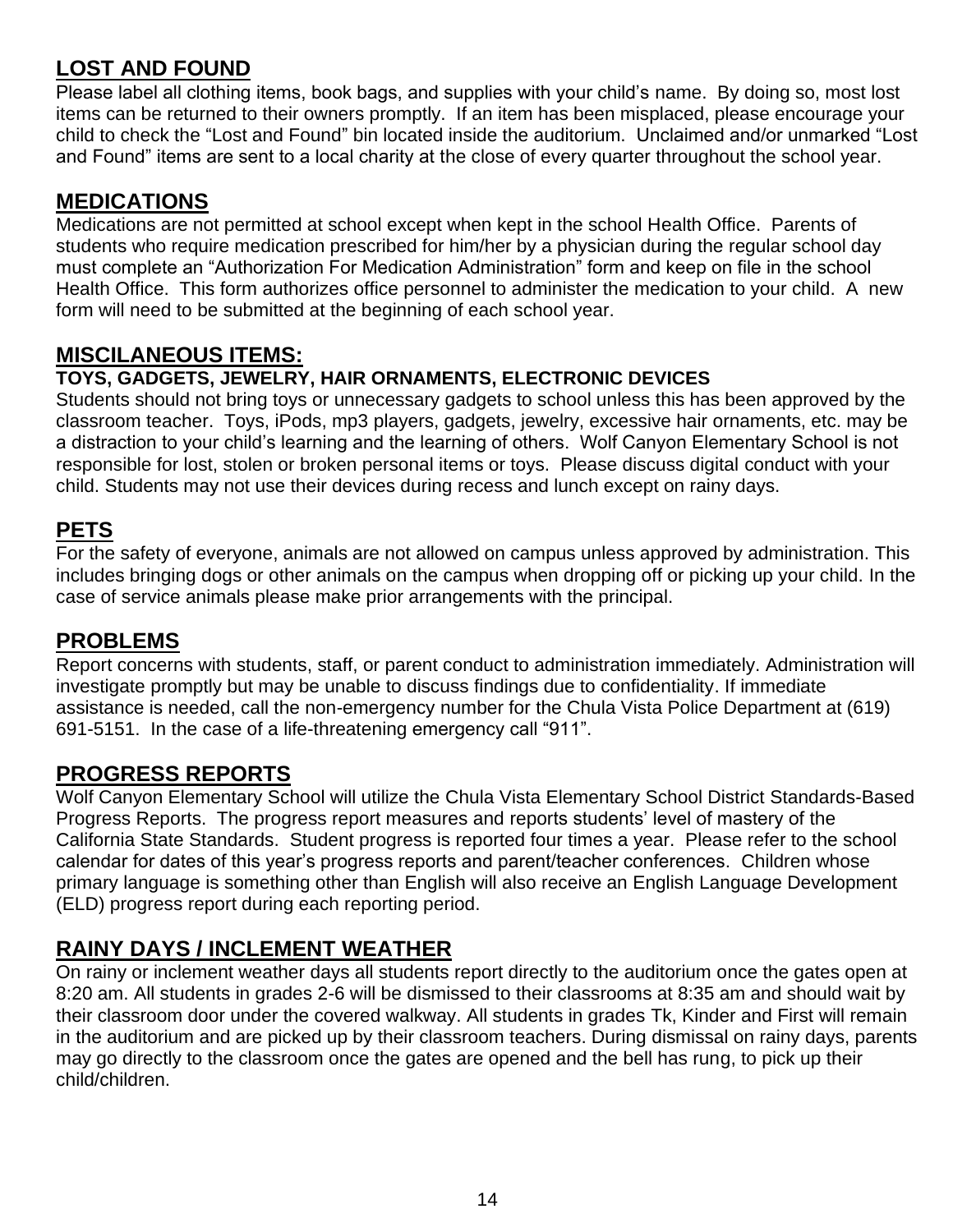### <span id="page-14-0"></span>**SAFETY**

Please report any safety concerns you notice on campus. Also, if someone reports witnessing inappropriate behavior or misconduct regarding any adult on campus, please report it to administration immediately.

### <span id="page-14-1"></span>**SAFETY PATROL**

During the morning drop offs and afternoon pickups student Safety Patrol members will help direct traffic and assist with the safe crossing of students in designated areas. Please be respectful and courteous to our Safety Patrol as they are responsible for ensuring everyone's safety to and from campus. Please remember to observe the crosswalks and follow the directions of the safety patrollers.

### <span id="page-14-2"></span>**SCHOOL NEWS / COMMUNICATION**

Communication between the school and home is important to ensure that parents are well informed regarding their student's educational progress, all campus policies, calendar activities and parent involvement opportunities. For complete information regarding our school policies and procedures, visit our school website and follow our blog (Wolf Canyon – Home of the Timberwolves)

Wolf Canyon School Blog [https://www.wolfcanyontimberwolves.org](https://www.wolfcanyontimberwolves.org/)

DISTRICT Web Site: [https://CVESD.org](https://cvesd.org/)

Wolf Canyon CVESD School Site: Home - [Wolf Canyon Elementary School \(cvesd.org\)](https://wolfcanyon.cvesd.org/)

Highlights, important reminders, and new information will go out periodically via phone message, or School Messenger. This is a voluntary opt-in messaging service associated with the email address you use during registration. You are highly encouraged to sign up for this as we use it frequently throughout the year. Additionally, each grade level posts to their blogs, sends home, and/or sends electronically a weekly newsletter, informing parents of specific classroom instructional themes, activities and/or events.

Student Attendants and Aides are not permitted to discuss information about students with parents. Always discuss concerns, suggestions, general information, etc. with your child's teacher..

### <span id="page-14-3"></span>**SNACKS**

The morning recess is considered a nutrition break. Students will be encouraged to eat nutritious snacks during this time. Candy, cakes, cookies, chips, soda, etc. are not appropriate snack items for nutrition break. Foods such as crackers and cheese, pretzels, fruit, veggies, granola bars are examples of nutritious snacks. There is much research that directly connects excellent nutrition with excellent academics. Children may not bring food to share with other children.

### <span id="page-14-4"></span>**STUDY / FIELD TRIP POLICY**

Off campus learning opportunities are offered throughout the year. Although the goal is to provide each child with the opportunity to participate in these learning experiences, students may jeopardize their opportunity to participate, or a child's parent may be asked to chaperone if that child's behavior becomes a chronic problem in the classroom or on campus. *Parents must complete and sign the Chula Vista Elementary School District permission slip prior to the field trip for their child to participate in an offcampus study/field trip (no exceptions).* **Please note, siblings are not allowed to go on field trips**. Also, parents may not pick their child up at any location except the final meeting area for the class. Chaperones are selected at the discretion of the teacher. If your child has special needs, please notify the teacher prior to the field trip. Wolf Canyon reserves the right to cancel a field/study trip at any time if guidelines are not followed or student behaviors become a concern.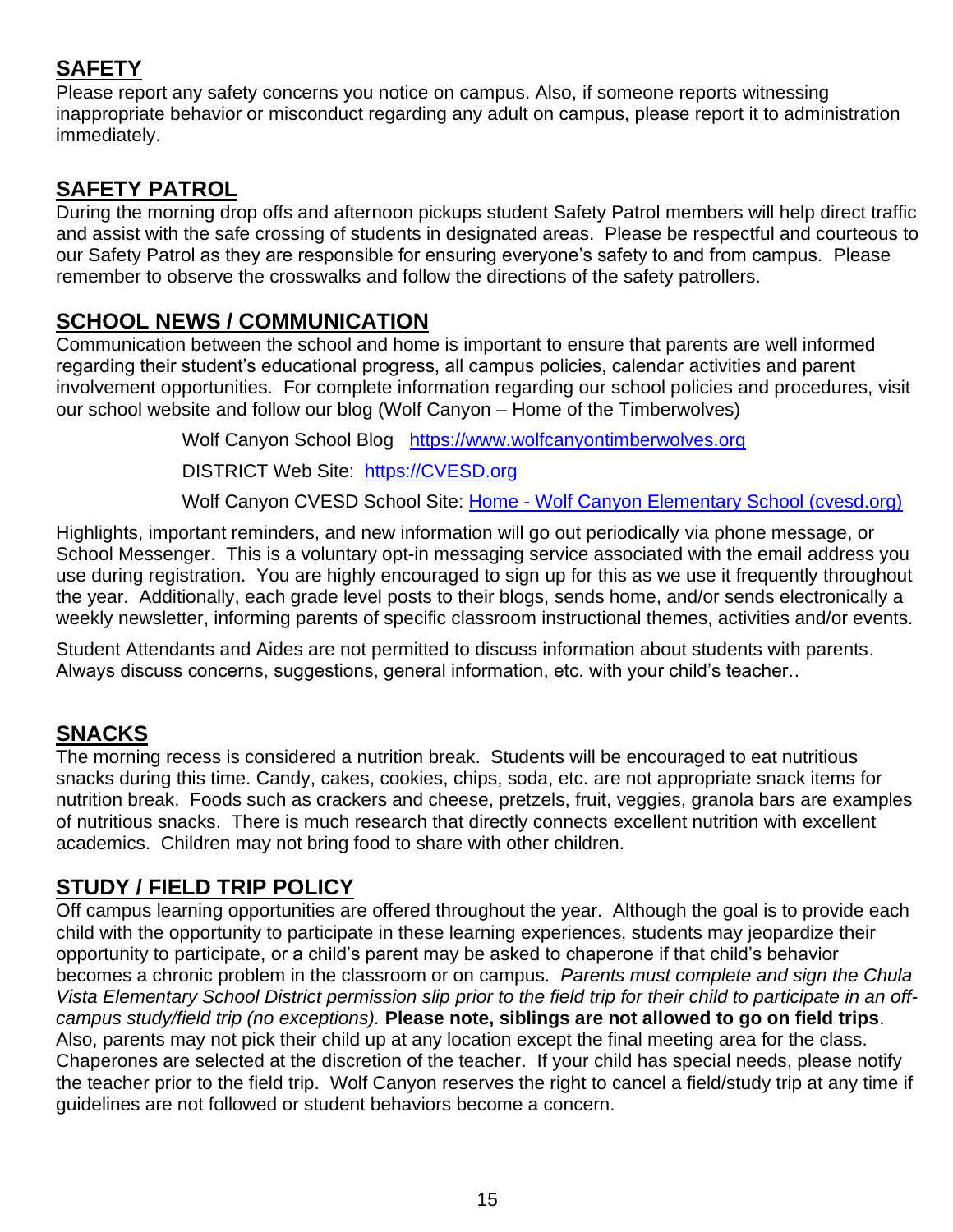### <span id="page-15-0"></span>**TELEPHONES / CELL PHONES**

Students may use the office telephones only in the case of an emergency or when instructed to do so by the office staff. If you send a cell phone with your child, that phone must be kept in the child's backpack or turned into the classroom teacher and turned off during school hours. Wolf Canyon Elementary School is not responsible for lost, stolen or broken cell phones. Cell phones should not be used on the school bus except in the case of an emergency. Cell phones may be confiscated by school staff if students do not adhere to the guidelines and policies for use at school. Parents will be notified and may stop by the school office to retrieve the phone after meeting with the school principal. If you are on campus volunteering or having lunch with your child, please put your cell phones away when you are in the classrooms and children are present or at the lunch tables. Find a private area to talk on the phone or send text messages - not around the students. Please do not hold conversations on your cell phone in the school office as it makes it difficult for the office staff to hear when they are answering the school phones.

### <span id="page-15-1"></span>**TESTING-STATE**

The California Assessment of Student Performance and Progress (CAASPP) is the state accountability system that helps measure how well students are meeting the California State Standards and the benchmarks for college and career readiness.

#### **The California Assessment of Student Performance and Progress (CAASPP)**

These CAASPP assessments are administered in the spring to assess students' progress in grades 3-8 and 11 on California State Standards in English language arts and mathematics. The purpose of these assessments is to determine if students are meeting the grade level benchmarks towards college and career readiness.

#### **California Alternate Assessment (CAA)**

The CAA is an assessment for students with moderate or profound disabilities who receive a primarily functional or life skills curriculum, and are unable to participate in more traditional testing. If you would like more information or resources about alternate assessments, please visit the CDE's CAASPP Alternate Assessments web page at <http://www.cde.ca.gov/ta/tg/ca/altassessment.asp>

#### **California Spanish Assessment (CSA)**

The California Spanish Assessment (CSA) is a component of the California Assessment of Student Performance and Progress (CAASPP) System. Students participating in the Dual Immersion program take this assessment. This assessment, presented in Spanish, is available to serve the more than 1.2 million students who speak Spanish as their primary language, as well as those who are learning Spanish as an additional language. The purposes of the CSA are to measure a student's competency in Spanish reading/language arts and provide student-level data in Spanish competency, evaluate the implementation of Spanish reading/language arts programs at the local level, and provide a high school measure suitable to be used, in part, for the [State Seal of Biliteracy](https://www.cde.ca.gov/sp/el/er/sealofbiliteracy.asp)

#### **California Science Test (CAST)**

The California Science Test (CAST) is an online assessment based on the [California Next](https://www.cde.ca.gov/pd/ca/sc/ngssstandards.asp)  [Generation Science Standards \(NGSS\)](https://www.cde.ca.gov/pd/ca/sc/ngssstandards.asp) $\mathbb{Z}$ . All local educational agencies (LEAs) with eligible students in grades five and eight and in high school will administer the CAST test. The CAST test uses the current CAASPP test delivery system and will be administered online only. Only eligible students may participate in the administration of the CAST. For more information about the content, types of questions, and other targeted resources for the Science tests, please see the CDE's CAASPP Science Assessment web page at [http://www.cde.ca.gov/ta/tg/ca/caasppscience.asp.](http://www.cde.ca.gov/ta/tg/ca/caasppscience.asp)

**The Physical Fitness Test (PFT)** is given to all students in grades 5 and 7. This health related fitness test, developed by The Cooper Institute, is a valuable tool in assessing and tracking a young person's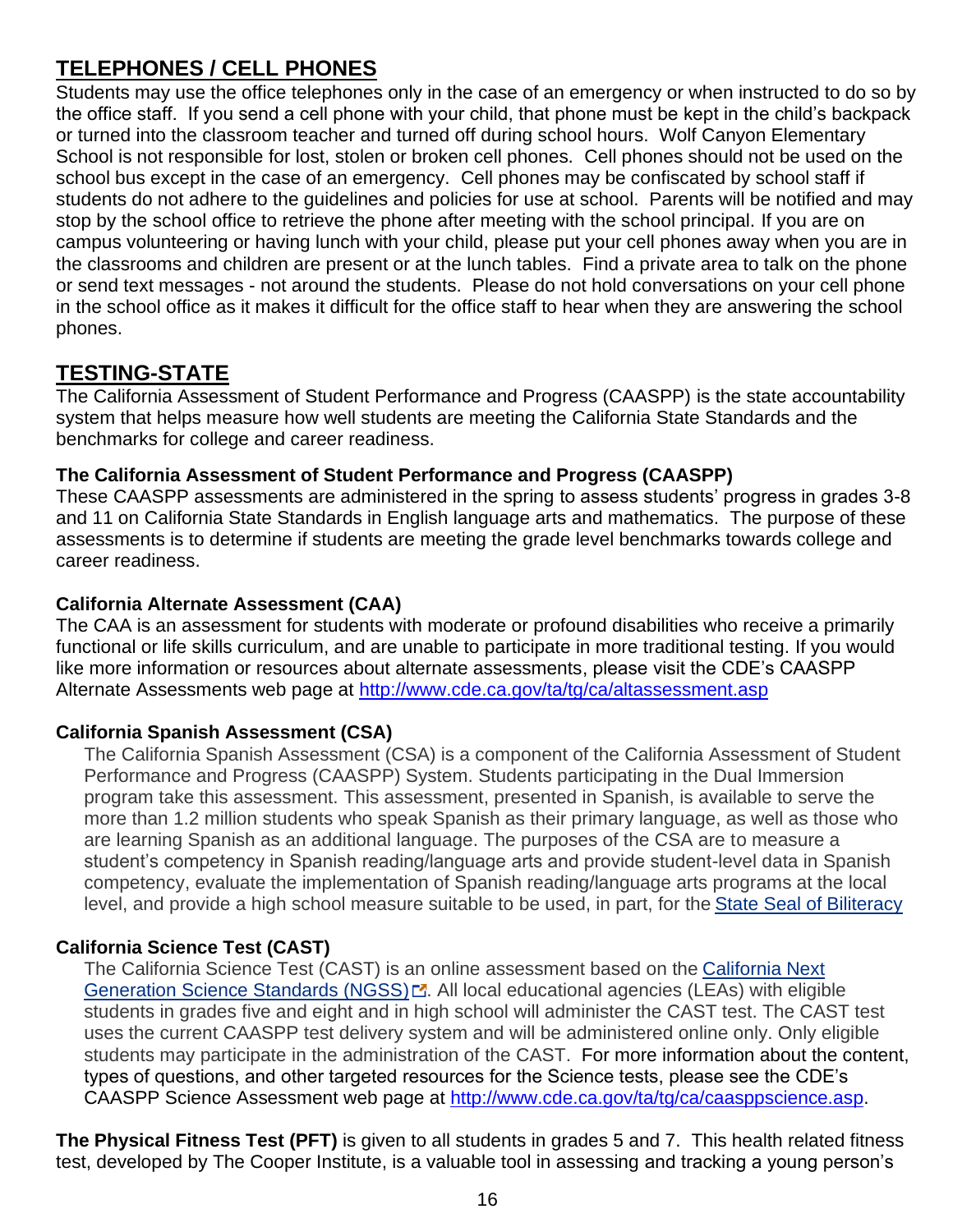fitness. Additionally, the test provides important information to students, parents, and school staff in monitoring individual health-related fitness.

**The English Language Proficiency Assessments for California** (ELPAC) is the successor to the California English Language Development Test (CELDT). The ELPAC is the required state test for English language proficiency (ELP) that must be given to students whose primary language is a language other than English. State and federal law require that local educational agencies administer a state test of ELP to eligible students in kindergarten (or year one of a two-year kindergarten program, sometimes referred to as "transitional kindergarten") through grade twelve (ages 3-21). The ELPAC is aligned with California's 2012 Language Development Standards and is comprised of two separate ELP assessments:

a. Initial Assessment (IA)—an initial identification of students as English learners

a. Summative Assessment (SA)—an annual summative assessment to measure an

English learner's progress in learning English and to identify the student's ELP level *English Learner Roadmap* – The Chula Vista Elementary School District promotes Englishlanguage proficiency and high academic achievement and ensures equal access to education for English Learners. A process and criteria, including English Learners' academic achievement, progress towards proficiency in English, and the progress of students who have been reclassified as fluent English proficient, are used to evaluate program effectiveness. The English Learner Roadmap serves as a framework that explicitly outlines services and support for English Learners in the District.

*Reclassification -* Reclassification signifies that English learner have the:

- Ability to meet the state's proficient level of achievement on state assessments
- Ability to successfully achieve in classrooms where the language of instruction is English
- Opportunity to participate fully in society in English

The California Department of Education (CDE) has developed several resources to help students and parents understand the grade expectations of the Smarter Balanced Summative Assessments:

The Parent Guides to the Smarter Balanced Assessments (in English and Spanish) are posted on the CDE's CAASPP web page under the Students and Parents tab: <http://www.cde.ca.gov/ta/tg/ca/index.asp?tabsection=3#ssr>

The practice and training tests, which can be found on the CDE's Smarter Balanced Practice and Training Tests Web page at <http://www.cde.ca.gov/ta/tg/sa/practicetest.asp>

*As the parent or guardian, you have the option of excusing your child from any part of the CAASPP. If you would like to excuse your child from the test, you must submit your request in writing to the school administration listing each test specifically that you wish to excuse your child from (see list of tests above) [Education Code 60615]. Please notify the school as soon as possible so alternative arrangements can be made for your student during the testing period*.

#### **TESTING – REPORTING**

**Dashboard – The California Department of Education Reporting Platform** The Dashboard contains reports that display the performance of local educational agencies (LEAs), schools, and student groups on a set of state and local measures to assist in identifying strengths, challenges, and areas in need of improvement. California has a new accountability system reported through the California School Dashboard, or the "Dashboard." This accountability system is an online tool that reports on multiple measures, including local and state indicators. This Parent Web page

([https://www.cde.ca.gov/Ta/ac/cm/\)](https://www.cde.ca.gov/Ta/ac/cm/) provides several resources to help parents understand the accountability system and access the Dashboard.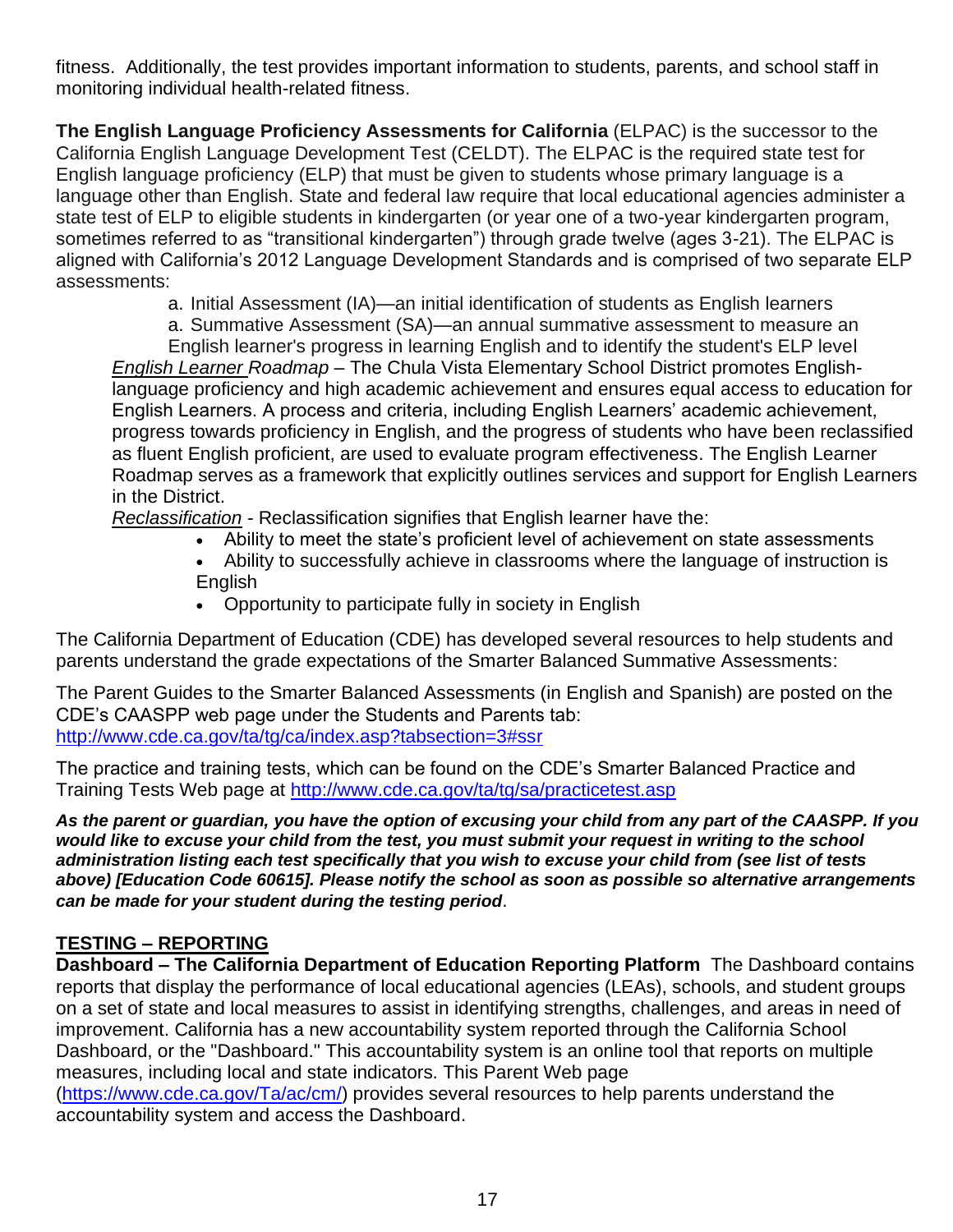**School Accountability Report Card (SARC)** A SARC is an annual report to parents of California's school children and is required by the State of California. The SARC provides parents with valuable information about the overall performance of the school their child attends

### <span id="page-17-0"></span>**TRANSPORTATION**

.

Transportation must be furnished by parents/guardians for students approved to attend a school outside their home school area. The District provides transportation for students whose residence is beyond the designated walking distance to their neighborhood school. The school office has a schedule of bus stops and times for Wolf Canyon Elementary School neighborhood routes. Students who attend Wolf Canyon Elementary School on a Zone Transfer typically are not approved for transportation and it is the responsibility of parents/guardians to get their child/children to school on time.

Only authorized bus riders are permitted to ride the buses. Students are required to get on and off at their designated stops. An authorized bus rider who desires to get off the bus at a stop other than their normal stop is required to have a note signed by his or her parent and endorsed by the school Principal.

Good safety habits and appropriate behavior are very important when riding the school bus. Students who fail to follow transportation rules may be denied school bus transportation. Please refer to the Chula Vista Elementary School District *Riding the School Bus* brochure for specific rules and regulations. This brochure is included in the first day of school packet and available in the school office.